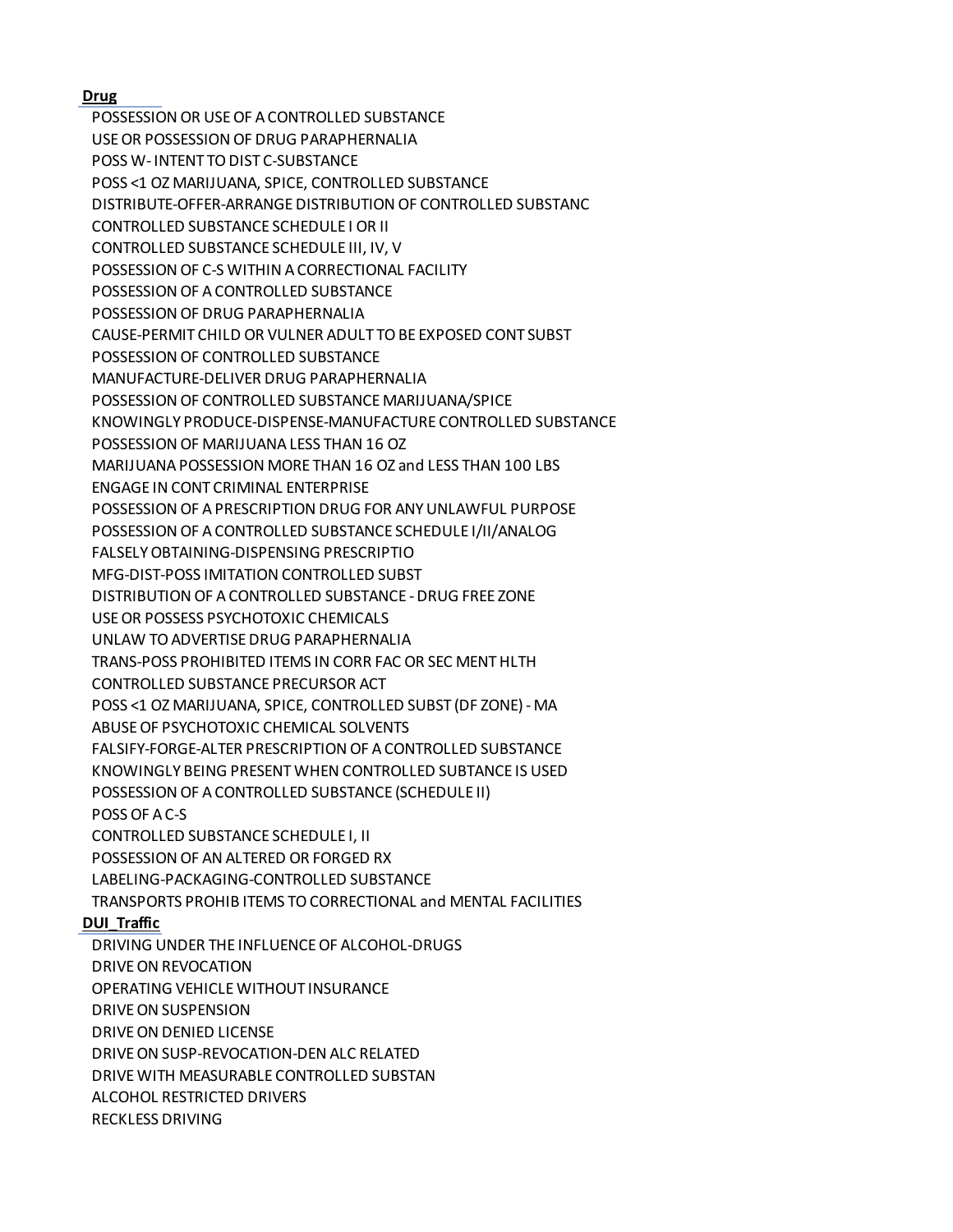DRIVING WITH MEASURABLE CONTROLLED SUBSTANCE REVOKED REGISTRATION OPEN CONTAINER-DRINKING ALCOHOL IN A VEHICLE OPEN CONTAINER IN VEHICLE ON HIGHWAY OPERATE VEH W-O LICENSE OR REGIST (SUSPENDED OR REVOKED) IMPAIRED DRIVING FAILURE TO REMAIN AT SCENE OF ACCIDENT - DAMAGE ONLY **SPEEDING** NEGLIGENT COLLISION NO INSURANCE 2ND OR SUBSEQUENT OFFENSE WITHIN 3 YRS OF PRIOR NO PROOF OF INSURANCE FAILURE TO REMAIN AT ACCIDENT INVOLVING INJURY DRINKING ALC IN VEH-DRIVER and-OR PASSENGR DUI - ALCOHOL-DRUGS OR COMBO - RENDERS SAFE OPERATION NO VALID LICENSE - NEVER OBTAINED LICENSE DRIVING ON SUSPENDED, REVOKED, OR CANCELED CDL FAILURE TO REGISTER OR EXPIRED VEHICLE REGISTRATION LOITERING ON SIDEWALK DUI OF ALCOHOL W-BAC AT OR OVER .08 DRIVE ON SUSPENDED OR REVOKE LICENSE DUI DUI AT AGE 21 OR OLDER WITH PASSENGER UNDER 18 YEARS OLD DRIVING ON SUSPENDED LICENSE DUI WITH 2 OR MORE PRIOR CONVICTIONS WITHIN 10 YEARS NO VALID LICENSE - EXPIRED FAILURE TO REMAIN AT ACCIDENT INVOLVING SERIOUS INJURY DRIVING UNDER THE INFLUENCE ALC-DRUGS 3RD SUBSEQUENT OFFENSE FOLLOWING TOO CLOSE USE HANDHELD DEVICE WHILE OPERATING VEHICLE DRIVE UNDER INFLUENCE W-PERSONAL INJURY FAIL TO MAINTAIN PROPER CONTROL OF VEHICLE DUTY OF OPERATOR AFTER THE LEAVING SCENE FAIL TO OPERATE WITHIN A SINGLE LANE TRAFFIC CONTROL SIGNAL VIOLATIONS CARELESS DRIVING DRIVING UNDER THE INFLUENCE OF ALCOHOL-DRUGS (2ND OFFENSE) DRINKING ALCOHOLIC BEVERAGES IN VEHICLES OPERATE VEH NEGLIGENTLY CAUSING INJ-DEATH VEHICLE MIRRORS MISSING-INADEQUATE FAILURE TO SIGNAL DRIVING OR RIDING ON SIDEWALK FAILURE TO STAY IN ONE LANE UNSAFE VEHICLE-FAULTY EQUIPMENT FAIL TO NOTIFY OF ACCIDENT WITH UNATTENDED VEHICLE - DAMAGE OPERATE MOTORBOAT W-O OWNER-PROPERTY SECURITY (INSURANCE) ILLEGAL TIRES FAILURE TO COMPLY WITH OPERATOR DUTIES AT SCENE OF ACCIDENT FAIL TO OBSERVE BARRICADE, LIGHT SIGN, CONE, OR OBEY FLAGMAN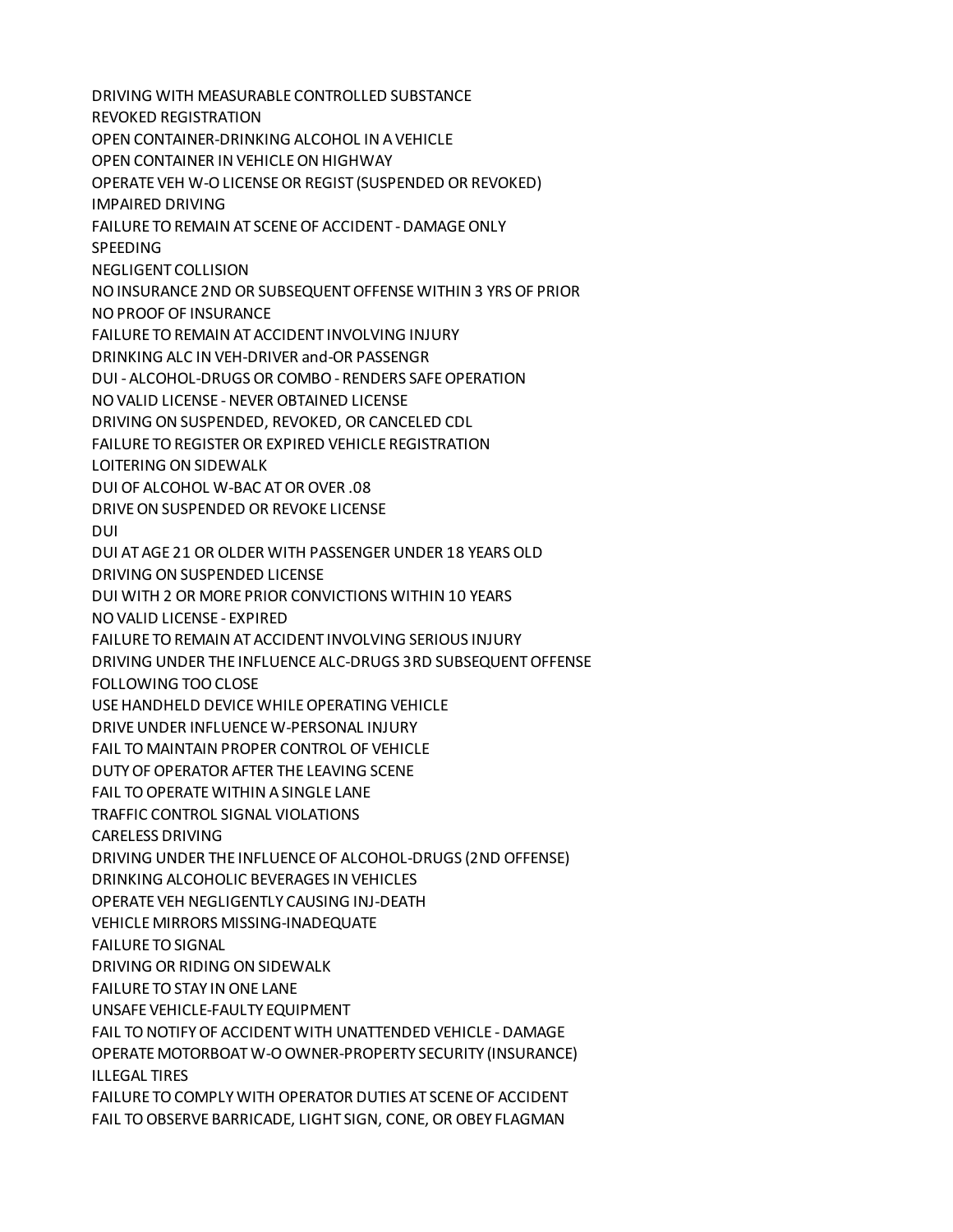RIGHT OF WAY - STOP OR YIELD SIGN DUI WITH SERIOUS BODILY INJURY BY NEGLIGENT OPERATION ACCIDENT INVOLVING PROPERTY DAMAGE DEFECTIVE BUMPER USE HANDHELD DEVICE TO WRITE-SEND-READ DATA W-OPER VEHICLE VIOLATION OF LEARNERS PERMIT BLOCKING MAIL BOX (PARKING W-IN 15 FEET) NO DRIVER LICENSE IN POSSESSION DRIVING A MOTOR VEHICLE OPERATE UNSAFE, IMPROPER EQUIPPED VEHICLE ON PUBLIC HWY NO DRIVERS LICENSE IN POSSESSION FAIL TO YIELD OR STOP UPON APPROACHING EMERGENCY VEHICLE NO FAULT INSURANCE (DRIVER) 1ST OFFENSE PROHIBITED ACTIVITIES BY PEDESTRIAN USING ROADWAY NO FAULT INSURANCE (OWNER) 1ST OFFENSE DUI - BLOOD-BREATH ALCOHOL >= .08 OPERATING OR CONTROL DENIED, SUSP, OR REVOKED LIC (ALCOHOL-DRUG RELATE SPEED CONTEST OR EXHIBITION ON HIGHWAY FAIL TO REMAIN AT SCENE OF ACCIDENT SPEEDING IN A CONSTRUCTION-MAINTENANCE ZONE NO PROOF OF INSURANCE - 2ND OR SUBSEQUENT OFFENSE UNLAWFUL DRIVING, RIDING OR PARKING ON SIDEWALKS FAIL TO REPORT ACCIDENT - INJURY, DEATH, DAMAGE USE HANDHELD DEVICE TO TEXT-EMAIL WHILE OPERATING VEHICLE FAIL TO STOP FOR EMERGENCY VEHICLE FAIL TO ILLUMINATE REAR REGISTRATION PLA NO VEHICLE SAFETY INSPECTION VEHICLE REGISTRATION AND LICENSE PLATES REQUIRED DRIVE W- WRONG CLASS OF LICENSE FAIL TO TURN ON HEADLIGHTS NEVER OBTAINED LICENSE **Homicide** MURDER AGGRAVATED MURDER CRIMINAL HOMICIDE MANSLAUGHTER CHILD ABUSE HOMICIDE FAILURE TO REMAIN AT ACCIDENT INVOLVING DEATH MURDER - KNOWING AND INTENTIONAL AUTOMOBILE HOMICIDE CRIMINAL NEGLIGENCE DUI OF ALCOHOL-DRUGS CRIMINAL HOMICIDE BY ASSAULT MURDER IN THE FIRST DEGREE ATTEMPTED MURDER AUTOMOBILE HOMICIDE CRIMINAL NEG USE HANDHELD WIRELESS DEV CRIMINAL HOMICIDE, NEGLIGENT HOMICIDE IN A VEHICLE **Kidnapping** AGGRAVATED KIDNAPPING

UNLAWFUL DETENTION

KIDNAPPING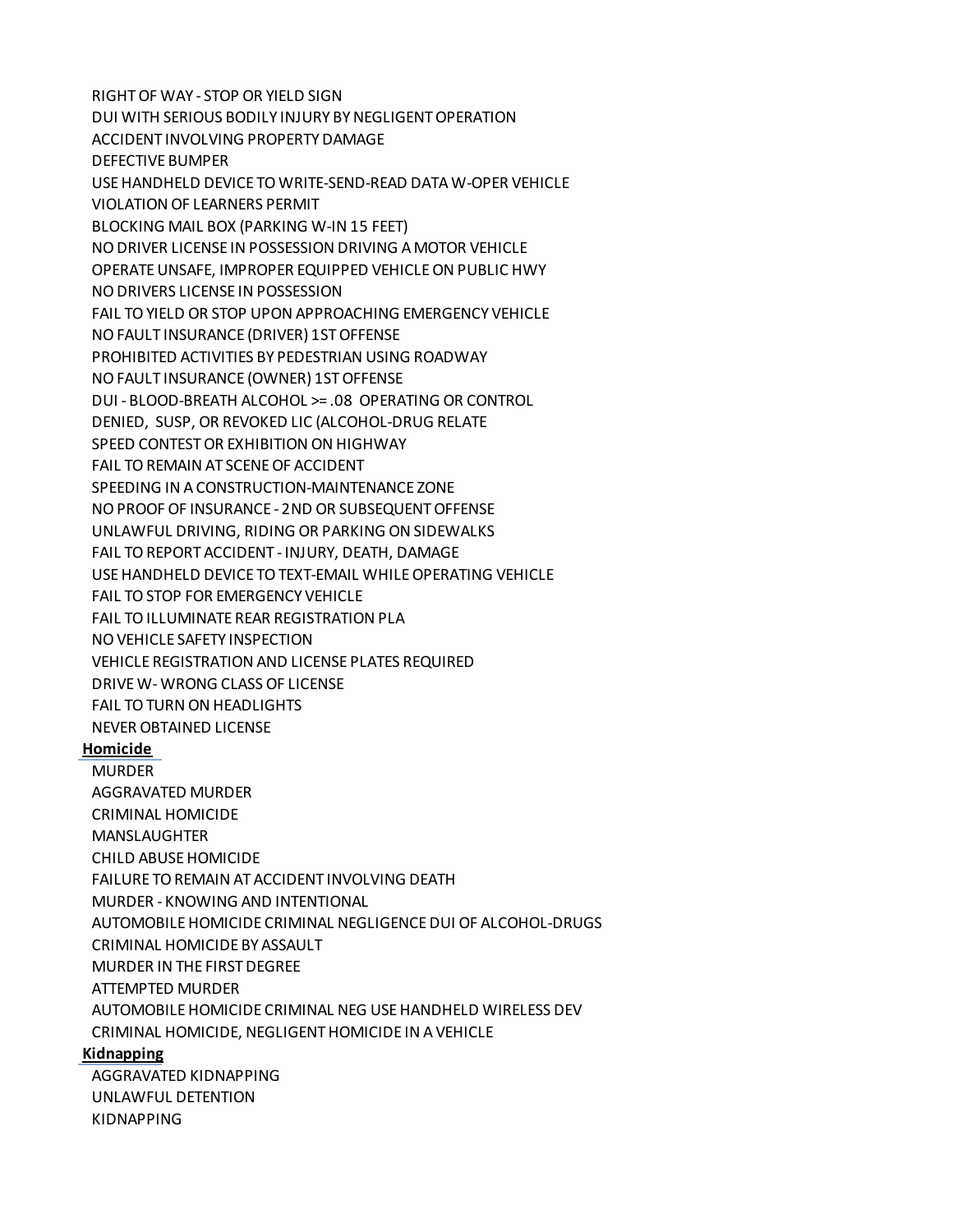KIDNAPPING (DETAIN, RESTRAIN VICTIM RISK OF BODILY INJURY) UNLAWFUL DETENTION AND UNLAWFUL DETENTION OF A MINOR CHILD KIDNAPING UNLAWFUL DETENTION OF A MINOR CUSTODIAL INTERFERENCE

## **Other**

FAIL TO STOP AT COMMAND OF LAW ENFORCEME INTERFERENCE WITH ARRESTING OFFICER FALSE PERSONAL INFO W-INTENT TO BE ANOTHER ACTUAL PERSON FAIL TO STOP OR RESPOND AT COMMAND OF POLICE OBSTRUCTING JUSTICE FAILURE TO STOP AT COMMAND OF A LAW ENFORCEMENT OFFICER FAILURE TO DISCLOSE IDENTITY TAMPERING WITH A WITNESS ENDANGERMENT OF CHILD OR ELDER ADULT ENTICE SOLICIT SEDUCE OR LURE A MINOR BY INTERNET OR TEXT OBSTRUCTION OF JUSTICE FALSE INFO LAW ENFORCEMEMT-GOVT AGENCIES-SPECIFIED PROFES PROPELLING A BODILY SUBSTANCE FAIL TO APPEAR ON CITATION FAILURE TO RESPOND TO OFFICERS SIGNAL TO STOP FUGITIVE FROM JUSTICE-WARRANT OF ARREST ESCAPE FROM OFFICIAL CUSTODY RECKLESS ENDANGERMENT SEXUAL SOLICITATION OFFER-AGREE TO COMMIT SEXUAL ACT W-ANOTHER FOR FEE-FUNCTION OBSTRUCTION OF JUSTICE - FALSE INFORMATION TAMPERING WITH EVIDENCE AGGRAVATED ARSON WILLFULLY FAILING TO APPEAR ARSON - PROPERTY OF ANOTHER ITEMS PROHIBITED IN CORRECTIONAL and MENTAL HEALTH FACILITIES VEHICLE PARTS WITHOUT IDENTIFICATION NUMBER ALTER VEHICLE COMPARTMENT FOR CONTRABAND INTERFERING WITH AN OFFICER VIOLATE CONDITION FOR RELEASE AFTER ARREST FOR FELONY DV CRUELTY TO AN ANIMAL EXPLOITATION OF A VULNERABLE ADULT ABUSE OR DESECRATION OF A DEAD HUMAN BODY MONEY LAUNDERING EXPLOITING A PROSTITUTE FELONY COMMERCIAL OBSTRUCTION UNLAWFULLY PROVIDE SHELTER TO A RUNAWAY VIOL PUBLIC HEALTH LAWS, NOTICES, OR ORDINANCES AGGRAVATED CRUELTY TO ANIMALS INTENTIONAL OR KNOWINGLY DISTRIBUTION OF PORNOGRAPHY BY ADULT FAILURE TO APPEAR FAIL TO APPEAR OR COMPLY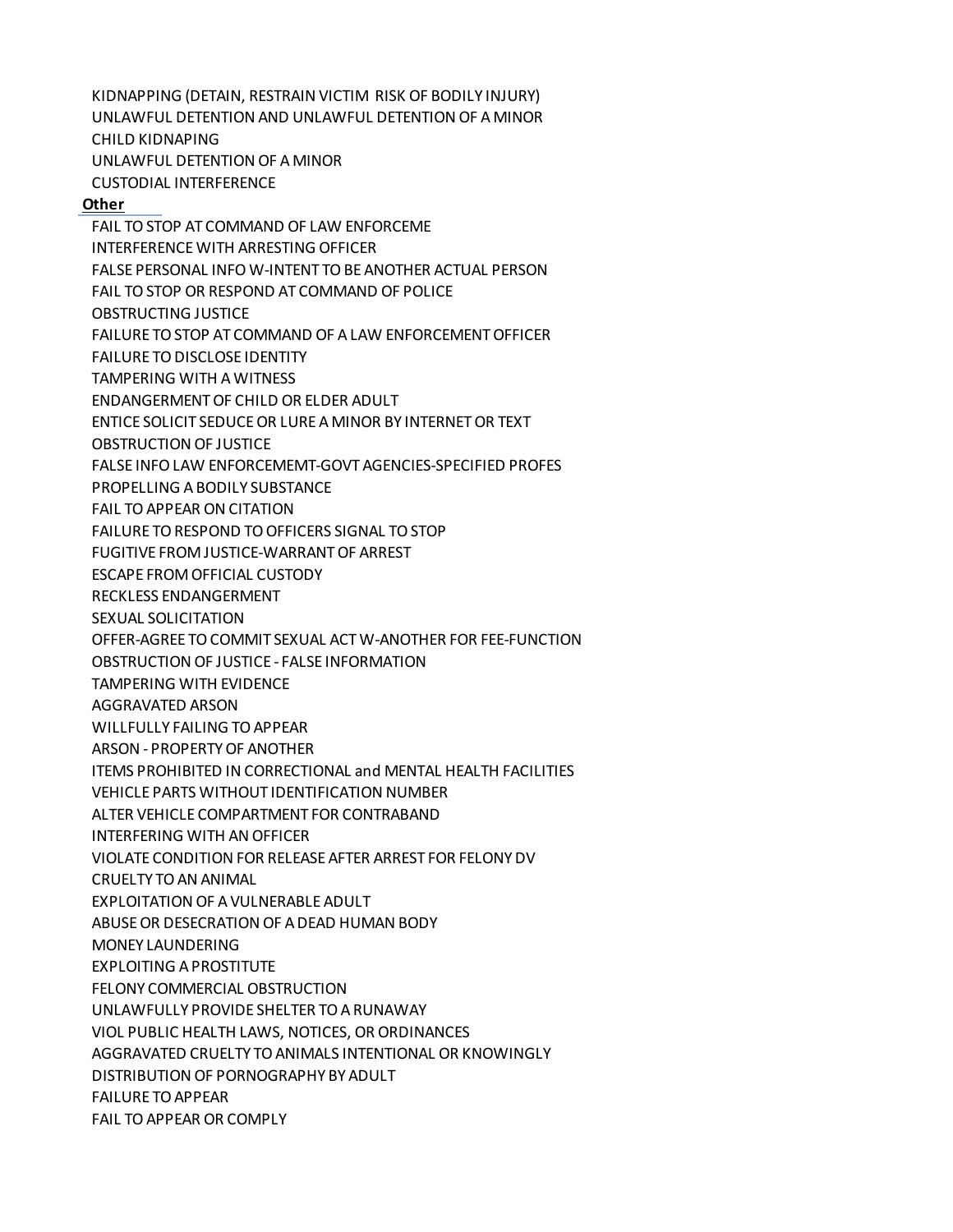FAIL TO RESPOND TO OFFICERS SIGNAL TO STOP - DEATH-INJURY ANIMAL - CRUELTY TO ANIMALS PROHIBITED RECKLESS BURN - STARTS FIRE, ENDANGERS HUMAN LIFE INTERFERING WITH A POLICE SERVICE ANIMAL OR HANDLER ENGAGING IN CONSTRUCTION TRADE W-O LICEN ARSON - DAMAGES BETWEEN \$500 AND \$1500 IN VALUE THREAT AGAINST JUDGE, BOARD MEMBER OR FAMILY MEMBER ANIMAL CRUELTY PROHIBITED (CARE AND MAINTENANCE) PUBLIC URINATION FALSE INFORMATION CONDITIONAL USE PERMIT REQUIRED LITTER-POLLUTE WATER-LANDS PROH-BOATING AGGRAVATED HUMAN SMUGGLING MAKE-USE FALSE ITEM TO DECEIVE PUBLIC SERVANT IN PRCDNG-INVS ARSON - PROPERTY OF ANOTHER LESS THAN \$500 ARSON - DAMAGES BETWEEN \$1500 and \$5000 OR PRIOR CONVICTION FLEEING A POLICE OFFICER OBSTRUCT LEGISLATIVE PROCEEDING-ALTER-DESTROY-CONCEAL ITEMS CRUELTY TO ANIMALS ARSON - ENDANGERS HUMAN LIFE FAILURE TO OBEY WATERWAY MARKERS AGGRAVATED EXPLOITATION OF PROSTITUTE TORTURE OF A COMPANION ANIMAL DOGS ATTACKING PERSONS AND ANIMALS INTERFERE W- PUBLIC SERVANT ACCEPT BRIBE TO PREVENT PROSECUTION FAIL TO COMPLY PATRONIZING A PROSTITUTE CONSTRUCTION-CONTRACTING W-O A LIC FURNISH VEHICLE W-OUT INGNITION INTERLOCK TO RESTRIC PERSON **Person** AGGRAVATED ASSAULT ASSAULT VIOLATION OF PROTECTIVE ORDER AGGRAVATED ROBBERY ROBBERY DOM VIOL IN THE PRESENCE OF A CHILD ASSAULT BY PRISONER THREAT OF VIOLENCE DOMESTIC VIOLENCE IN THE PRESENCE OF A CHILD ASSAULT AGAINST A POLICE OFFICER-MILITARY SERVICE MEMBER VIOLATION OF A PRETRIAL PROTECTIVE ORDER VIOLATE JAIL RELEASE COURT ORDER OR JAIL RELEASE AGREEMENT INTERLOCK RESTRICTED DRIVER OPERATING VEHICLE W-O IL SYSTEM AGGRAVATED ASSAULT RESULTING IN SERIOUS BODILY INJURY VIOLATION OF SENTENCING PROTECTIVE ORDER **STALKING** ASSAULT AGAINST A POLICER OFFICER-MILITARY SERVICE MEMBER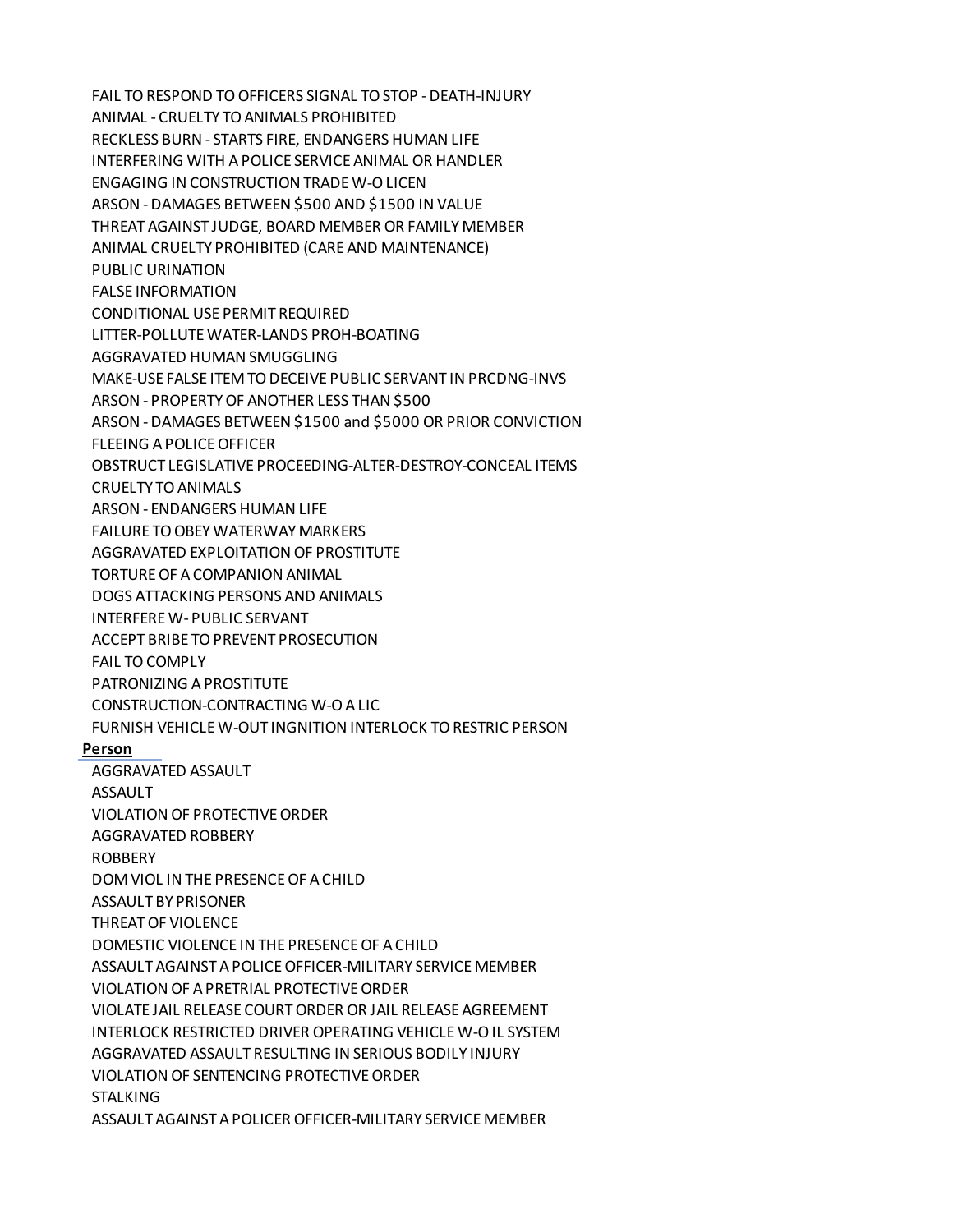COMMISSION OF DV IN PRESENCE OF CHILD PROPEL SUBST-OBJECT AT OFFICER-EMPLOYEE-VOLUNTEER-PROVIDER CHILD ABUSE - INFLICT SERIOUS PHYSICAL INJURY INTENTIONALLY VIOLATION OF A PROTECTIVE ORDER DEALING IN MATERIALS HARMFUL TO MINOR ASSAULT ON PEACE OFFICER OR MILITARY SVC MEMBER IN UNIFORM ASSAULT - ATTEMPT TO DO BODILY INJURY TO ANOTHER THREAT-USE OF DANGEROUS WEAPON IN FIGHT ASSAULT OF A PREGNANT PERSON CHILD ABUSE INVOLVE PHYSICAL INJURY ASSAULT AGAINST A POLICE OFFICER INTENTIONAL ABUSE OR NEGLECT OF VULNERABLE ADULT AGGRAVATED ROBBERY - USE OR THREATEN USE OF WEAPON CONTRIBUTING TO THE DELINQUENCY OF MINOR IGNITION INTERLOCK VIOLATION CHILD ABUSE INJURY-RECKLESS ASSAULT CAUSING SUBTANTIAL BODILY INJURY TO ANOTHER ASSAULT ON HEALTH CARE PROVIDER CHILD ABUSE-NEGLECT ASSAULT AGAINST A PEACE OFFICER KNOWING PERSON IS AN OFFICER THREAT OF TERRORISM AGGRAVATED ASSAULT ACT COMMITTED W-FORCE-VIOLENCE TO INJURE DISARMING A POLICE OFFICER - FIREARM AGGRAVATED ASSAULT BY PRISONER CHILD ABUSE- INFLICT SERIOUS PHYS INJURY ON A CHILD CRIM NEG ASSAULT-UNLAWFUL FORCE-VIOLENCE BODILY INJURY-RISK OF INJURY FAILURE TO INSTALL IGNITION INTERLOCK DEVICE VIOLATE EXPARTE OR PROTECTIVE ORDER IN DOMESTIC VIOLENCE CAS AGGRAVATED ASSAULT THREAT W-SHOW OF FORCE-VIOLENCE - INJURE SELL, OFFER, FURNISH ALC PRODUCT TO A MINOR -NEGLIGENTLY PRISONER-DETAINEE THROWS-PROPELS OBJECT AT OFFICER-OTHER AGGRAVATED ABUSE OF DISABLED OR ELDER ADULT INTENTIONAL AGGRAVATED ASSAULT AN ATTEMPT W-FORCE OR VIOLENCE TO INJURE PROPELLING A BODILY SUBSTANCE TOWARD FACE-EYES-MOUTH ABUSE OF A VULNERABLE ADULT VIOLENT OFFENSE COMMITTED IN PRESENCE OF A CHILD SELL, OFFER, FURNISH ALCOHOLIC PRODUCT TO A MINOR -KNOWINGLY DISARMING A POLICE OFFICER - ENERGY DEVICE DOM VIOL IN PRES OF CHILD-SERIOUS INJURY-WEAPON TO COHAB **BATTERY** Contempt in presence of court ASSAULT W- SUBSTANTIAL BODILY INJURY INFLICT PHYS INJURY ON A CHILD W- CRIM NEG DEALING IN MATERIALS HARMFUL TO MINOR - DEFENDANT 18 and OLDER AGGRAVATED ASSAULT PRODUCES LOSS OF CONSCIOUSNESS MAYHEM THREAT OF VIOLENCE PLACE IN FEAR INJURY-DEATH-PROPERTY DAMAG CHILD ABUSE - INFLICT SERIOUS PHYSICAL INJURY RECKLESSLY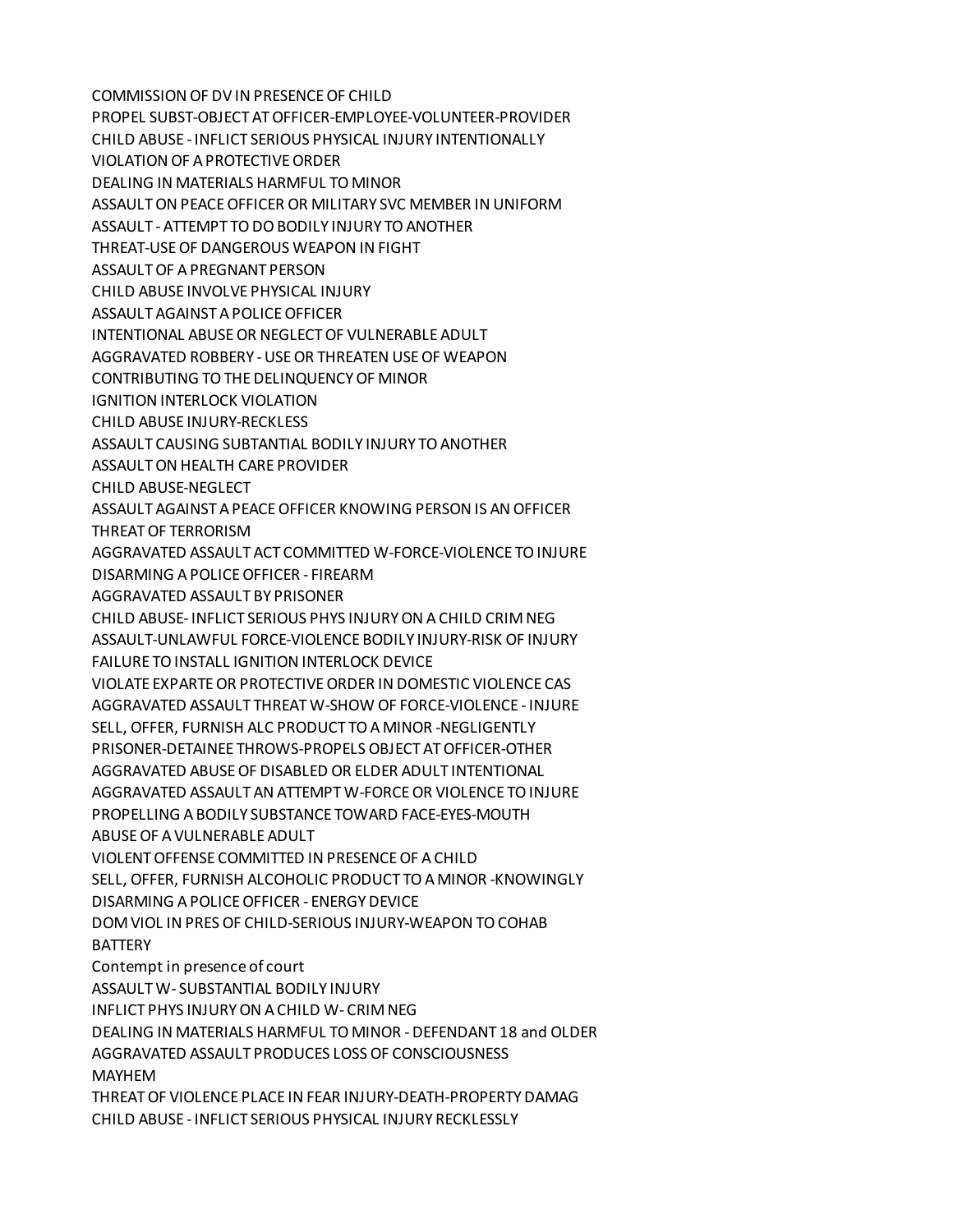AGGRAVATED ROBBERY - SERIOUS BODILY INJURY UPON ANOTHER CRIMINAL NONSUPPORT DEALING IN MATERIAL HARMFUL TO MINOR-DEF 18 and 2ND OR SUBSEQ DISARMING A PEACE OFFICER PERSONAL CONTACT WITH ALLEGED VICTIM BEFORE JAIL RELEASE AGGRAVATED ASSAULT BY PRISONER WITH SERIOUS BODILY INJURY ASSAULT/THREAT OF VIOLENCE KNOWING PERSON IS PEACE OFFICER KNOWING PERSON IS AN OFFICER CHILD ABANDONMENT CHILD ABUSE PHYSICAL INJURY-PERMIT ANOTHER TO INFLICT INJURY AGGRAVATED ABUSE OF VULNERABLE ADULT RECKLESSLY AGGRAVATED ROBBERY - TAKES-ATTEMPTS OPERABLE VEHICLE PROVIDING CIGAR, CIGARETTE, E-CIGARETTE OR TOBACCO TO MINOR VIOLATION OF COURT ORDER-JUV. COURT THREATEN ELECTED OFFICIALS AGGRAVATED ABUSE OF A VULNERABLE ADULT AGGRAVATED ASSAULT TARGETING LAW ENFORCEMENT W-BODILY INJURY Contempt of court CAUSE BODILY INJURY OR DEATH TO POLICE SERVICE ANIMAL **Property** RETAIL THEFT (SHOPLIFTING) THEFT BY RECEIVING STOLEN PROPERTY THEFT BURGLARY THEFT BY DECEPTION GIVING FALSE PERSONAL IDENTITY TO PEACE OFFICE FORGERY UNLAWFUL ACQUISITION OF A FINANCIAL CARD WITHOUT CONSENT RECEIVE OR TRANSFER STOLEN VEHICLE BURGLARY OF A VEHICLE THEFT OF SERVICES MANUFACTURE-POSSESS BURGLARY TOOLS UNLAW ACQUISITION-POSSESS-TRANSFER-CARD OBTAIN-ASSIST OBTAINING AN IDENTIFYING DOCUMENT OF ANOTHER POSSESS FORGERY WRITING-DEVICE UNLAWFUL USE OF A FINANCIAL TRANSACTION CARD AGGRAVATED BURGLARY OBTAIN-ASSIST OBTAINING MULTIPLE IDENTIFYING DOCS OF ANOTHER BURGLARY OF A DWELLING POSSESSION OF ANOTHERS IDENTIFYING DOCUMENT(S) MAIL THEFT IDENTITY FRAUD UNAUTHORIZED CONTROL OF VEHICLE-EXTENDED TIME (JOYRIDING) JOYRIDING- UNAUTH CONTROL FOR EXTENDED TIME RETAIL THEFT DETECTION SHIELDING DEVICES > 500 USING PLATES REGISTERED TO ANOTHER VEHICLE FALSE EVIDENCE OF TITLE AND REGISTRATION PRODUCING OR TRANSFERRING ANY FALSE IDENTIFICATION DOCUMENT RETAIL THEFT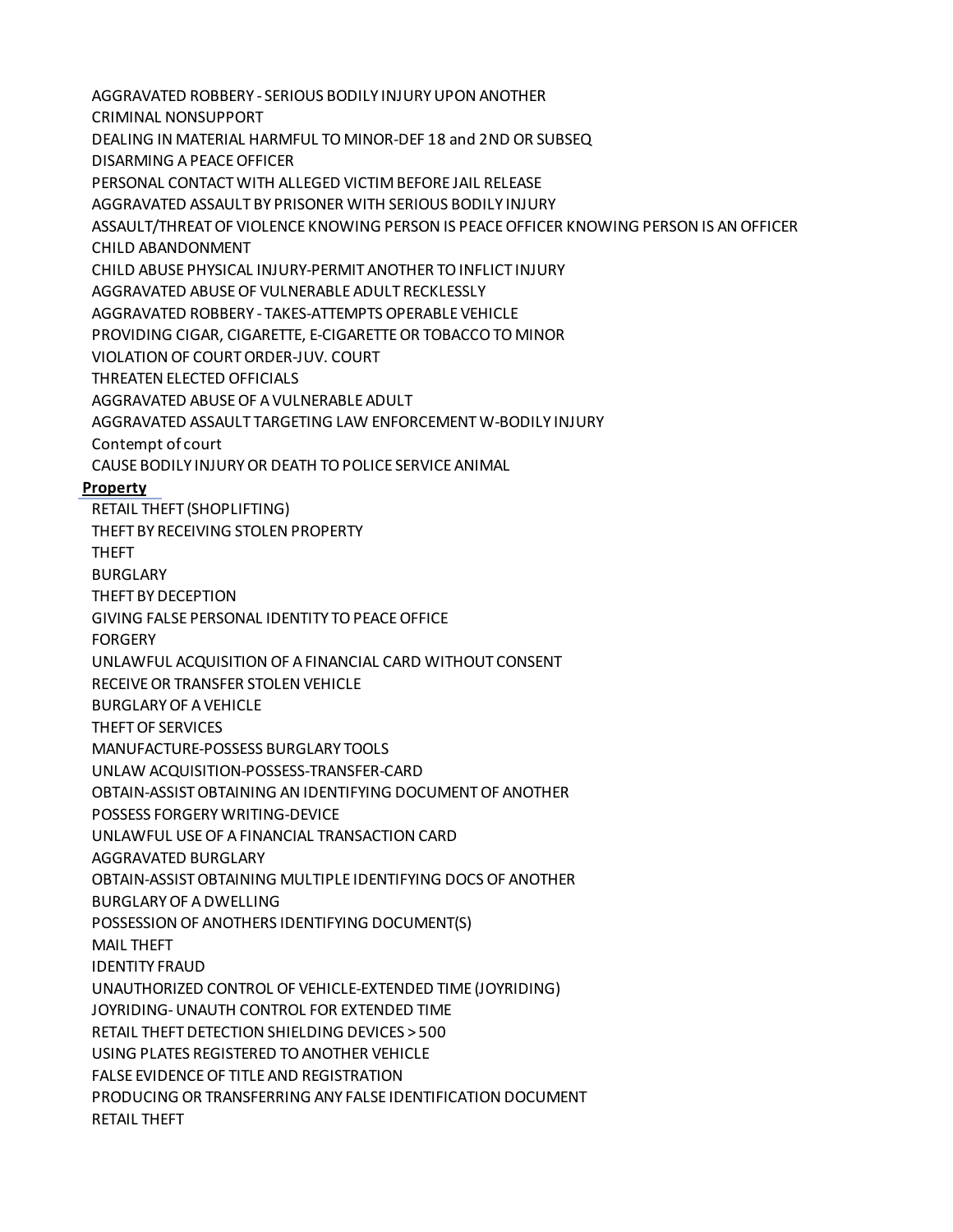WRONGFUL APPROPRIATION UNLAWFUL CONTROL OF VEHICLE OVER 24 HRS-USED IN FELONY-DAMAG THEFT OF MISLAID-LOST-MISTAKEN PROPERTY REFUSE TO PROVIDE OR FALSE INFORMATION THEFT OF RENTAL VEHICLE IMPERSONATION OF OFFICER IDENTITY FRAUD - VALUE EXCEEDS \$5000 COMMUNICATIONS FRAUD PROHIBITED USES OF DRIVER LICENSE CERTIFICATE FALSE STATEMENTS AT PRELIMINARY HEARING FALSE INFORMATION TO POLICE OFFICER THEFT OF MOTOR VEHICLE FUEL WRONGFUL APPROPRIATION - MC RETAIL THEFT DETECTION - REMOVE A THEFT DETECTECTION DEVICE SECURITIES FRAUD MAIL THEFT - VALUE OF MAIL EXCEEDS \$1000 AND LESS THAN \$5000 PROVIDING FALSE-MISLEADING INFORMATION FALSE OR FRAUDULENT INSURANCE CLAIM THEFT BY PRICE SWITCHING (SHOPLIFTING) BURGLARY OF RESEARCH FACILITY GIVING FALSE INFORMATION TO POLICE ISSUE A BAD CHECK AND FAIL TO MAKE GOOD ON PAYMENT THEFT OF A FIREARM OR OPERABLE VEHICLE UNLAWFUL CONTROL OF A VESSEL OVER 24 HOURS OBTAINS OR POSSESSES AN IDENTIFYING DOCUMENT WITH KNOWLEDGE UNLAWFUL SELL, OFFER, DISPLAY FOR SALE OR EXCHANGE VEHICLE FALSIFY-ALTER GOVERNMENT RECORDS ACQUIRE LOST-MISLAID FINANCIAL TRANS CARD FOR USE OR SELL ALTERED VEHICLE ID NUMBER FORGE-FALSIFY LIC-SPECIAL PLATE-PERMIT THEFT - VALUE EQUALS OR EXCEEDS 5000 POSSESS-SELL-TRANSFER INFO OF A FINANCIAL TRANSACTION CARD **Public Order** CRIMINAL TRESPASS CRIMINAL MISCHIEF:INTENTIONAL DAMAGE,DEFACE,DESTROY PROPERTY INTOXICATION CRIMINAL TRESPASS KNOWING ENTRY UNLAWFUL CRIMINAL MISCHIEF DAMAGE - INTERRUPT COMMUNICATION DEVICE ACCIDENT INVOLVING PROPERTY DAMAGE, DUTIES OF OPERATOR DISORDERLY CONDUCT CRIMINAL MISCHIEF - HUMAN HEALTH OR SAFETY CRIMINAL TRESPASS WITHIN A DWELLING DAMAGE-INTERRUPT-PROHIBIT USE OF A COMMUNICATION DEVICE PURCHASE, POSSESS, CONSUME BY MINOR - MEASURABLE AMOUNTS ELECTRONIC COMMUNICATION HARASSMENT INTERRUPTION-INTERFERENCE OF A COMMUNICATIONS DEVICE OPEN CONTAINER IN PUBLIC PLACE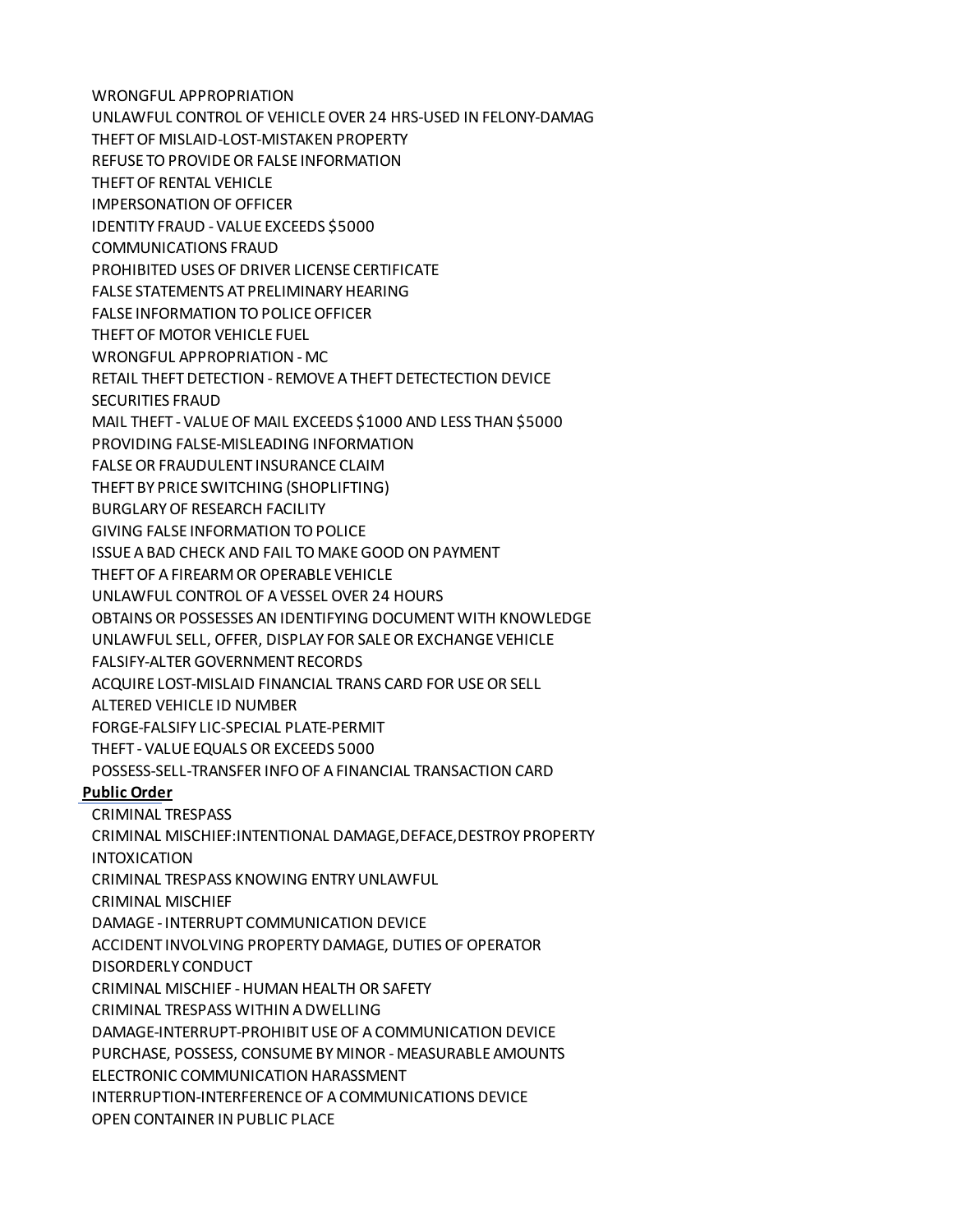CRIMINAL MISCHIEF - RECKLESSLY SHOOT OR PROPEL MISSILE GRAFFITI VIOLATIONS CRIMINAL MISCHIEF:RECKLESS CAUSE-THREAT CRITICAL INFRASTRUCT ALCOHOLIC BEVERAGE IN PUBLIC PLACE DISORDERLY CONDUCT AFTER REQUEST TO STOP DAMAGE JAILS CAMPING AND SLEEPING ON PUBLIC GROUNDS INTERRUPTION-INTERFERENCE OF A COMMUNICATION DEVICE CRIMINAL TRESPASS WITH INTENT TO ANNOY OR CAUSE INJURY CRIMINAL MISCHIEF - HUMAN LIFE UNLAWFUL FOR MINOR TO CONSUME AN ALCOHOLIC PRODUCT DISORDERLY CONDUCT AFTER REQ TO STOP ALCOHOL IN A PARK RIOT DISORDERLY CONDUCT - CONTINUES AFTER REQUEST TO STOP DISORDERLY CONDUCT FIGHTING-VIOLENT, TUMULTUOUS BEHAVIOR PUBLIC INTOXICATION CAMPING AND SLEEPING ON PUBLIC GROUND CRIMINAL TRESPASS ENTER-REMAIN PERSON OR UNMANNED AIRCRAFT EMERGENCY REPORTING ABUSE DUMPING PROHIBITED DISRUPTING OPERATION OF A SCHOOL CRIMINAL TRESPASS ON STATE PARK LANDS POSSESSION OF ALCOHOL BY MINOR RETAIL THEFT CRIMINAL TRESPASS DWELLING -- DAMAGE CRIMINAL TRESPASS ENTER / REMAIN-PERSON OR UNMANNED AIRCRAFT TRESPASS ON CITY PROPERTY RIOT - BODILY INJURY-PROPERTY DAMAGE-ARSON-DANGEROUS WEAPON LOITERING TRESPASS ON SCHOOL PROPERTY LOITERING ON SIDEWALK UNLAWFUL PURCHASE BY INTERDICTED PERSON MINOR IN POSSESSION OF ALCOHOL MISREPRESENT MINORS AGE (BY MINOR) TO OBTAIN ALCOHOL **Sex Offense** AGGRAVATED SEXUAL ABUSE OF A CHILD SEXUAL EXPLOITATION OF A MINOR RAPE FORCIBLE SEXUAL ABUSE FORCIBLE SODOMY SODOMY ON A CHILD RAPE OF A CHILD OBJECT RAPE SEXUAL BATTERY FAILURE TO REGISTER AS A SEX OFFENDER LEWDNESS INVOLVING A CHILD

AGGRAVATED SEXUAL ASSAULT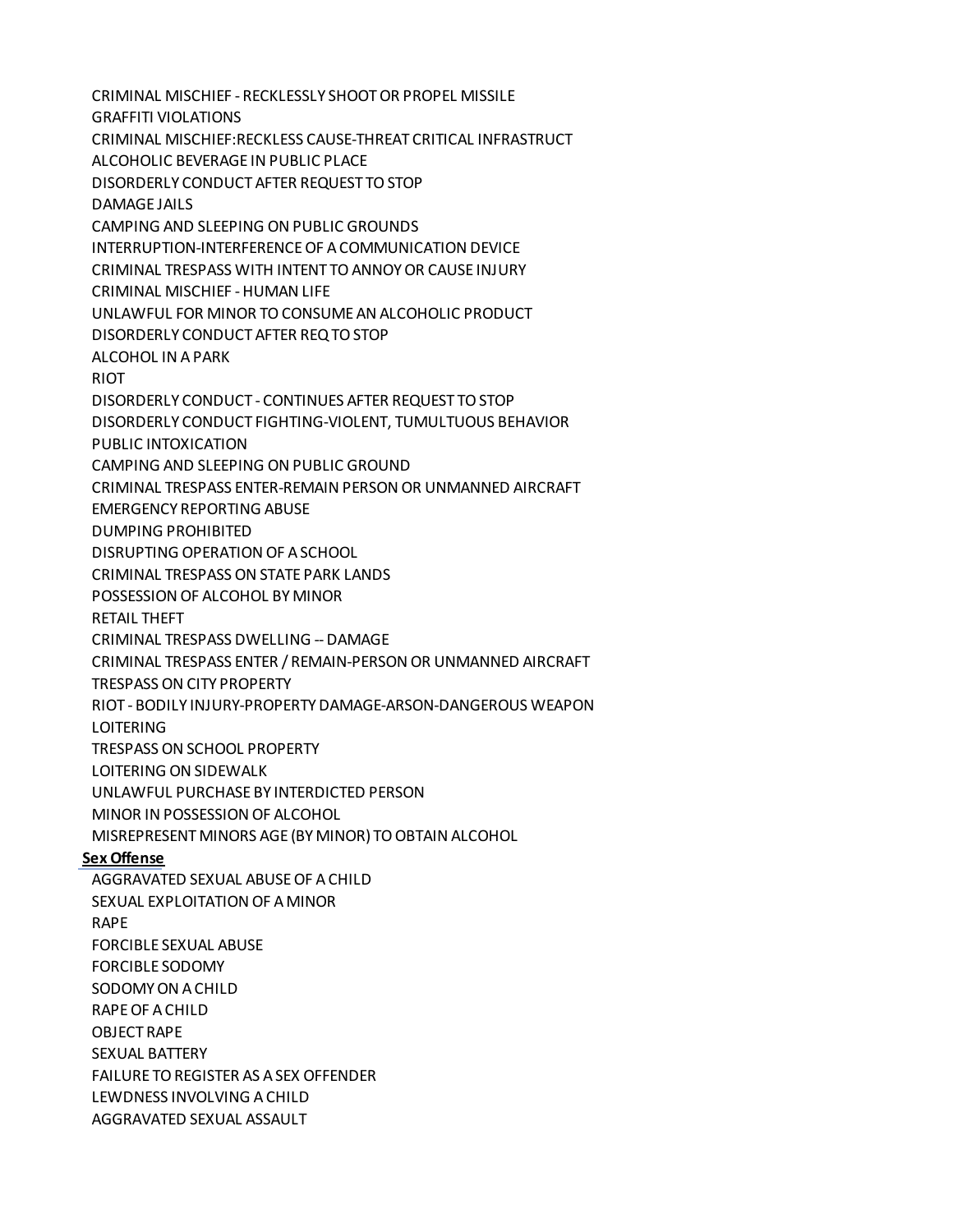**LEWDNESS** 

SEX ABUSE OF A CHILD

SEXUAL ABUSE OF A CHILD

AGGRAVATED SEX ABUSE OF A CHILD

OBJECT RAPE OF A CHILD

LEWDNESS BY A SEX OFFENDER

UNLAW SEX ACTIVITY WITH A MINOR

UNLAWFUL SEXUAL CONDUCT WITH 16 OR 17 YEAR OLD - INTERCOURSE

LEWDNESS WITH PRIOR OFFENSE

VOYEURISM BY ELECTRONIC EQUIPMENT CONCEALED OR DISGUISED

SEX OFFENDER VIOL - IN PROTECTED AREA

UNLAWFUL SEXUAL ACTIVITY WITH A MINOR

LEWDNESS - FIRST OR SECOND OFFENSE

LEWDNESS INVOLVING CHILD-REG SEX OFFENDER-PRIOR CONVICTION

SEXUAL ABUSE OF MINOR

FAIL TO OBTAIN ID CARD-SEX OFFENDER

SEX OFFENDER IN PRESENCE OF CHILD

UNLAWFUL SEXUAL COND WITH 16 OR 17 YEAR OLD

AGGRAVATED SEXUAL EXTORTION

UNLAWFUL SEXUAL CONDUCT W-16-17 YR-OLD - INDECENT LIBERTIES

AGGRAV SEX ABUSE OF CHILD-SEVERE BODILY-PSYCHOLOGICAL INJURY

VOYEURISM

FAIL TO STATE SEX OFFENDER STATUS IN DRIVER LICENSE APP

LEWDNESS WITH PRIOR OFFENSE INVOLVING A CHILD

INCEST

SEXUAL ABUSE OF A MINOR STUDENT

## **Weapons**

POSSESSION OF A DNGR WEAP BY RESTRICTED UNLAW POSS-PURCH-TRANS DANGEROUS WEAPON PURCH, TRANS, POSSESS, USE OF A FIREARM BY RESTRICTED PERSON FELONY DISCHARGE OF A FIREARM FELONY DISCHARGE OF FIREARM - SHOOT IN DIRECTION OF PERSON CARRYING A CONCEALED FIREARM TRANSACTION OF DANGEROUS WEAPON BY CLASS I RESTRICTED PERSON TRANSACTION OF FIREARM BY CLASS II RESTRICTED PERSON DISCHARGE OF FIREARMS TRANSACTION OF FIREARM BY CLASS I RESTRICTED PERSON TRANSACTION OF DANGEROUS WEAPON - CLASS II RESTRICTED PERSON POSSESSION OF AN EXPLOSIVE DEVICE DISCHARGING OF FIREARMS FROM A VEHICLE CARRYING A CONCEALED LOADED FIREARM RECKLESSNESS - INCENDIARY DEVICE POSSESS DEADLY WEAPON W- INTENT TO ASLT POSSESSION OF WEAPON IN-ON TERMINAL-BUS FELONY DISCHARGE OF FIREARM CARRY A DANGEROUS WEAPON UNDER THE INFLUENCE ALCOHOL-DRUGS PURCHASE TRANSFER POSSESSION OR USE OF A FIREARM BY RESTRICTED PERSON FELONY DISCHARGE OF A FIREARM WITH SERIOUS BODILY INJURY